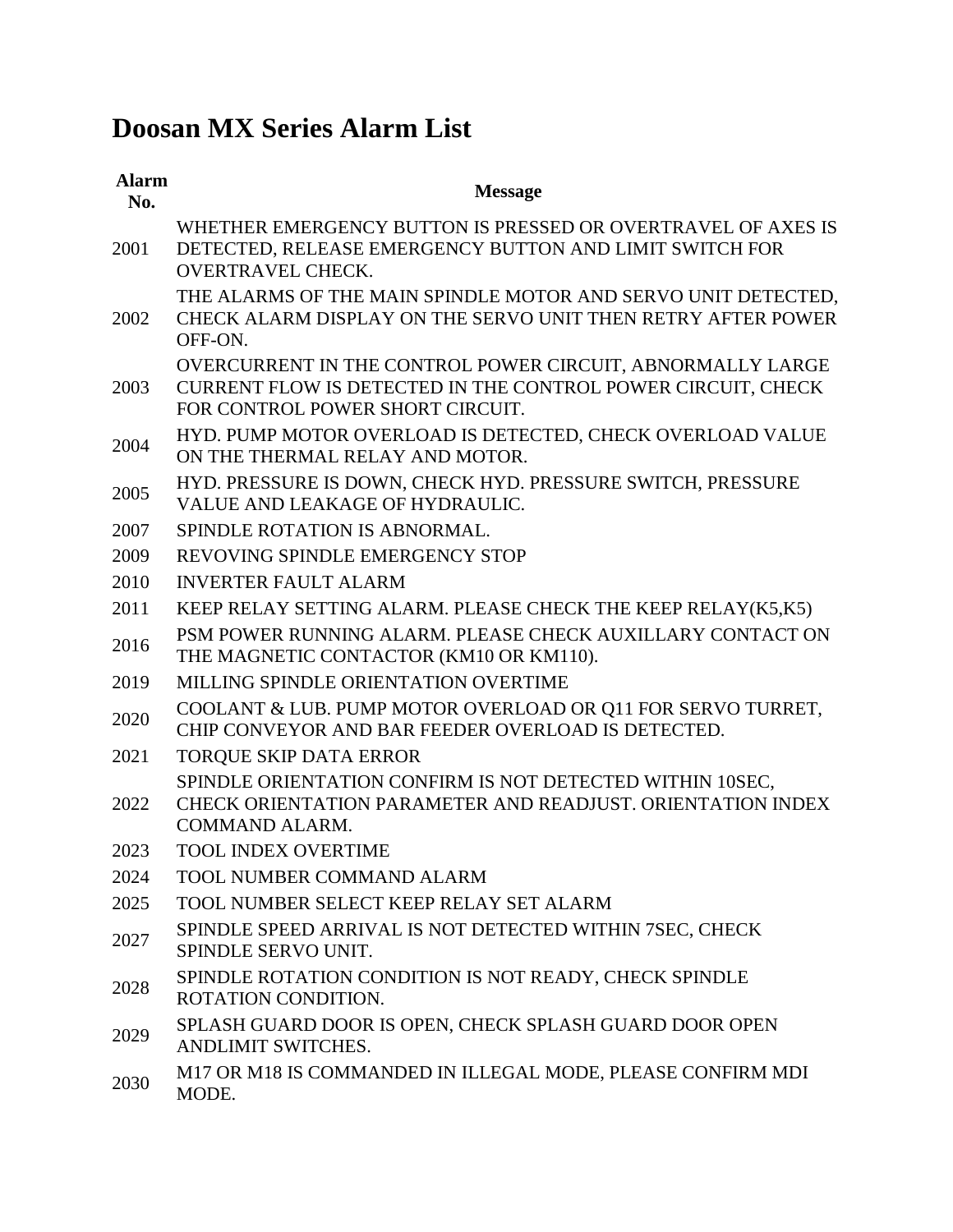| 2031 | PLEASE MANUAL REF.POINT RETURN, OTHERWISE AUTO.OPERATION IS<br><b>IMPOSSIBLE.</b>                                                                  |
|------|----------------------------------------------------------------------------------------------------------------------------------------------------|
| 2032 | FEEDHOLD PUSH BUTTON IS PRESSED.                                                                                                                   |
| 2033 | AIR OR COOLANT PRESSURE SWITCH IS DOWN.                                                                                                            |
| 2034 | PROXIMITY SWITCH FOR CHUCK CLAMP CONFIRM POSITION ERROR,<br>RESET SWITCH POSITION (PX1.M) (PX2.M)                                                  |
| 2035 | AXIS CHANGE OVERTIME.                                                                                                                              |
| 2036 | M68 OR M69, M168 OR M169 IS NOT FINISHED WITHIN 15SEC AFTER<br>COMMAND, CHECK SOLENOID VALVE, POSITION SWITCH AND<br>OPERATION CONDITION.          |
| 2037 | M78 OR M79 IS NOT FINISHED, WITHIN 15SEC AFTER COMMAND, CHECK<br>SOLENOID VALVE, POSITION SWITCH AND OPERATION CONDITION.                          |
| 2038 | M45, M46, M47 IS NOT FINISHED WITHIN 15SEC AFTER COMMAND, CHECK<br>SOLENOID VALVE, POSITION SWITCH AND OPERATION CONDITION.                        |
| 2039 | M10 OR M11 COMMAND ALARM, CHECK SOLENOID VALVE, POSITION<br>SWITCH AND OPERATION CONDITION.                                                        |
| 2040 | M50 OR M51 IS NOT FINISHED, WITHIN 15SEC AFTER COMMAND, CHECK<br>SOLENOID VALVE, POSITION SWITCH AND OPERATION CONDITION.                          |
| 2041 | THE ALARMS OF THE BARFEEDER IS DETECTED, CHECK BAR-FEEDER.                                                                                         |
| 2042 | M52, M53, M152 OR M153 IS NOT FINISHED, WITHIN 15SEC AFTER<br>COMMAND, CHECK SOLENOID VALVE, POSITION SWITCH AND<br>OPERATION CONDITION.           |
| 2043 | M58 OR M59 IS NOT FINISHED, WITHIN 15SEC AFTER COMMAND, CHECK<br>SOLENOID VALVE, POSITION SWITCH, AND OPERATION CONDITION.                         |
| 2045 | <b>Q-SETTER OPERATION ALARM. CHECK SENSOR AND SOLENOID. TO</b><br>MEASURE X1-AXIS THAT Y-AXIS SHOULD BE LOCATED AT 0. (1ST.REF)<br><b>POSITION</b> |
| 2046 | CHUCK IS OPENED DURING THE SPINDLE ROTATION, CHECK<br>HYD.PRESSURE.                                                                                |
| 2047 | TURRET CLAMP SWITCH ERROR                                                                                                                          |
| 2048 | THE RESET COMMAND IS USED WHILE PROGRAM IS RUNNING.                                                                                                |
| 2049 | M88, M89, M90, M188, M189, M190 COMMAND ALARM. CHECK SOLENOID<br>VALVE, POSITION SWITCH AND OPERATION CONDITION.                                   |
| 2050 | LUB.PRESSURE IS DOWN OR LUBRICATION OIL LEVEL IS LOW, CHECK<br>LUB.UNIT AND REPLENISH THE OIL.                                                     |
| 2051 | <b>OIL COOLER ALARM</b>                                                                                                                            |
| 2052 | M61 OR M62, M161 OR M162 IS NOT FINISHED WITHIN 15SEC AFTER<br>COMMAND. PLEASE CHECK INITIAL CONDITION.                                            |
| 2053 | <b>WORK EJECTOR &amp; DETECTOR ALARM</b>                                                                                                           |
| 2054 | MILLING SPINDLE IS UNCLAMPED. MILLING SPINDLE SHOULD BE<br>CLMAPED IN TURNING MODE.                                                                |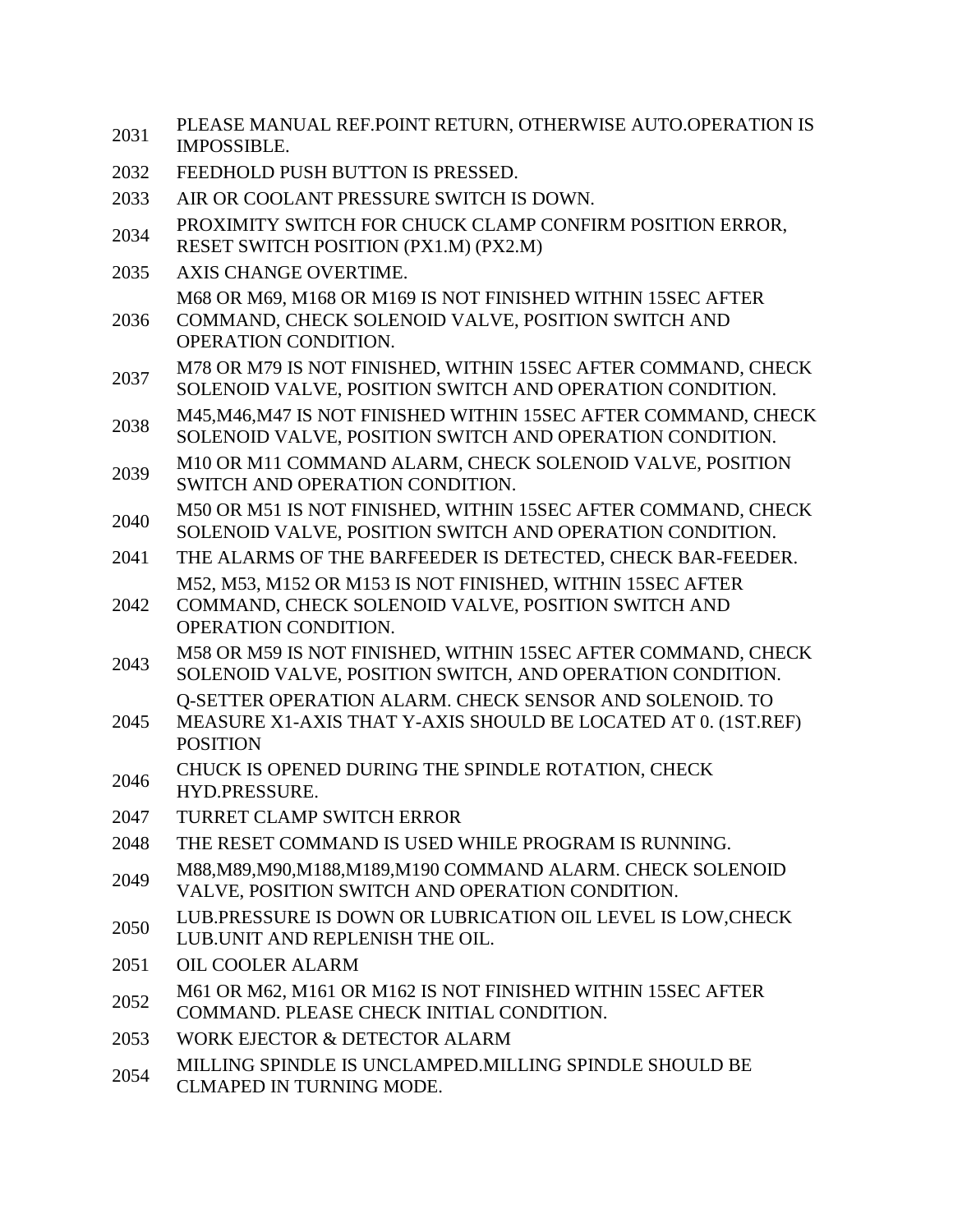- 2055 ILLEGAL SYNCHRO INITIAL STATE IS DETECTING . PLEASE CHECK CHUCK STATE.
- THIS COMMAND CANNOT BE PERFORMED. PLEASE PERFORM THE REF.
- POSITION RETURN OF X & Y-AXIS BEFORE THIS COMMAND.
- 2057 TOOL LIFE COUNT END ALARM.
- 2058 PARTS COUNT END ALARM.
- 2059 M,T-CODE COMMAND ALARM WITH A-AXIS.
- 2060 CHUCK UNCLAMP STATUS.
	- SAFETY LOCKING SWITCH ALARM. PLEASE CHECK CONDITION OF THE
- 2061 LOCKING KEY SWITCH OR WIRE CONDITION THAT IS CONNECTING BETWEEN NO.11 AND NO.12 IN SAFET LOCKING SWITCH. LIMIT SWITCH FOR PROGRAMABLE TAILSTOCK IS NOT OPERATED WITHN
- 2062 5SEC AFTER COMMAND, CHECK SOLENOID VALVES AND LIMIT SWITCHES.
- 2063 PROXIMITY SWITCH FOR Q-SETTER IS NOT OPERATED WITHIN 5SEC AFTER COMMAND, CHECK SOLENOID VALVES AND PROXIMITY SWITCHES.
- 2064 M66 OR M67 COMMAND ON THE M/C, THE NEXT M03 OR M04 COMMAND.
- 2065 Y-AXIS IS NOT IN A REFERENCE POSITION. PLEASE RETURN THE Y-AXIS TO REFERENCE POSITION FOR BT-AXIS MOVING.
- 2066 CHECK POSITION DETECTING SWITCHES ARE OPERATED
- SIMULTANEOUSLY, CHECK SWITCH.
- 2067 TOOL SWITCH ALARM
- 2068 DRY RUN STATUS. IF YOU PRESS CYCLE START BUTTON, THIS ALARM WILL RESET.
- 2069 COOLANT FILTER CHANGE ALARM
- 2070 SPINDLE CAMMAND IS ABNORMAL. CHANGE SPINDLE COMMAND AFTER SPINDLE STOP(M05/M35/M65/M105/M165).
- 2071 CHIP CONVEYOR ALARM
- 2072 TORQUE ALARM
- 2073 ILLEGAL COMMAND ALARM
- 2074 COOLJET LOW PRESSURE OR FILTER BLOCK ALARM
- 2075 TOTAL CYCLE START ALARM
- 2076 HIGH PRESSURE FILTER OR COOLJET FILTER BLOCK
- 2077 MILLING SPINDLE CLAMP, UNCLAMP COMMAND ALARM. MILLING SPINDLE IS ROTATING OR SENSOR IS ABNORMAL.
- 2078 B-AXIS DISC CLAMP COMMAND IS NOT AVAILABLE WHEN NEW TYPE B-AXIS IS USED.
- 2079 B-AXIS SENSOR ALARM. PLEASE CHECK THE B-AXIS DISC CLAMP CHECK SENSOR AND CURVIC CLAMP CHECK SENSOR.
- 2080 B-AXIS ANGLE IS NOT A MULTIPLE OF 15 DEGREE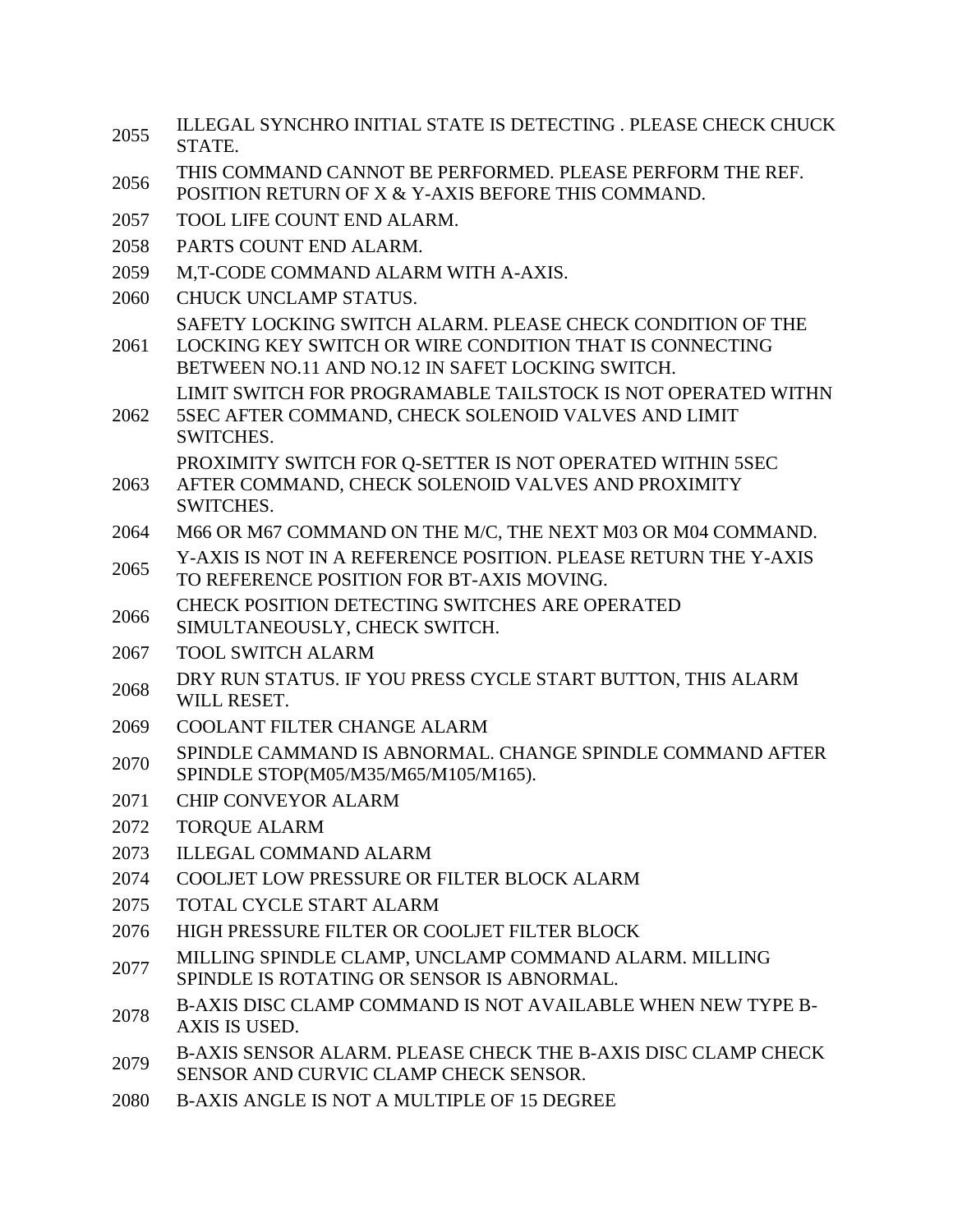- 2081 B-AXIS POSITION S/W ALARM
- 2082 MILLING SPINDLE IS CLAMPED YET
- 2083 MILLING SPINDLE IS UNCLAMPED YET
- 2084 IN HANDLE MODE, CAN'T CHANGE TOOL OFFSET WITH Q-SETTER.
- PLEASE, CHANGE MODE TO JOG MODE AND TRY AGAIN.
- 2085 RETURN THE REFERENCE POINT OF X1 AND X2-AXIS FOR MOVING A-AXIS.
- <sup>2086</sup> TOOL MONITOR ALARM.DETECT ABNORMAL LOAD AND TOOL WARN ALARM
- TOOL MONITOR ALARM.DETECT ABNORMAL LOAD AND TOOL BROKEN ALARM
- 2088 THE SPINDLE SWITCHING IS INVALID IN RIGID TAPPING MODE. CANCEL RIGID TAPPING MODE TO SWITCH OTHER SPINDLE.
- 2089 B-AXIS IS NOT CLAMPED YET. PLEASE MAKE SURE THAT THE B-AXIS IS CLAMPED BY M106,M110 OR M112.
- 2090 PROGRAM RESTART TOGGLE SWITCH ON STATE.
- 2091 SERVO TURRET BATTERY LOW ALARM, PLEASE CHANGE BATTERY IN AMP. MODULE WITHIN 2 WEEKS.
- 2092 SPINDLE COMMAND ALARM. WHEN COMPOSITION CONTROL MODE, REV-SPINDLE RECOMMAND IS IMPOSSIBLE AFTER REV-SPINDLE STOP.
- 2093 REFERENCE COMMAND FROM REFERENCE POSITION KEEP STATE.
- 2094 HIGH LOW CHUCK SWITCHING STATE. OPERATE CHUCK AS UNCLAMPING AND CLAMPING BY FOOT SWTCH.
- 2095 RIGID TAPPING OR ORIENTATION COMMAND ALARM. M19 OR M119, M29 IS INVALID ON G96 MODE. PLEASE MODIFY PROGRAM.
- 2096 SPINDLE OVERRIDE OR FEEDRATE 0%.
- 2097 MACHINE LOCK ON STATUS.
- 2098 M00 OR M01 COMMAND.
- 2099 M02 OR M30 COMMAND. MACHINE IS IN SERVICE MODE. 1)MACHINE WILL OPERATE WITH DOOR
- 2100 OPEN. 2)SPINDLE WILL NOT START UNLESS THE DOOR IS
- CLOSED.3)TAPPING OR THREADING MAY NOT WORK UNLESS THE DOOR IS
- 2101 SPINDLE TOOL UNCLAMP ALARM
- 2102 MAIN POWER PHASE ALARM
- 2103 M06 OVERTIME ALARM
- 2104 T-CODE COMMAND ERROR
- 2105 ATC OPERATION COMMAND ERROR
- 2106 TOOL POST SEARCH OVERTIME ALARM
- 2107 ATC MAGAZINE ROTATION OVERTIME ALARM
- 2108 ATC DOOR SWITCH ERROR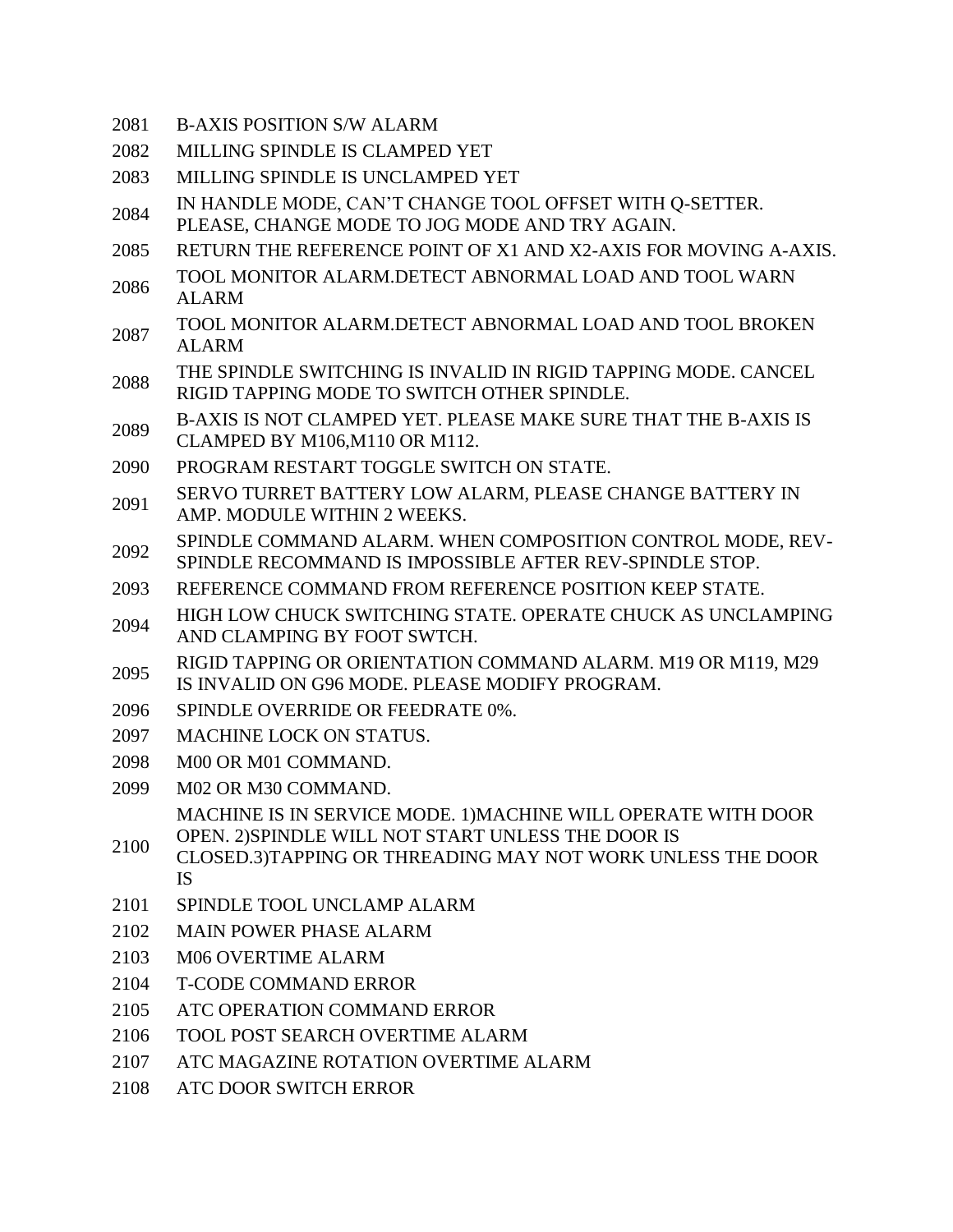- 2109 TOOL MAGAZINE SYNCHRO MAL-FUNCTION
- 2110 ATC INTERLOCK ALARM
- 2111 ATC MAGAZINE GUARD DOOR OPEN
- 2112 MAINTENANCE MODE ON STATE
- 2113 M149 COMMAND ERROR
- 2114 SPINDLE TOOL INTERFERENCE ALARM
- 2115 SPINDLE TOOL NO.IS MISMATCHED
- 2116 MINI-TURRET 180 COMMAND ALARM. MILLING SPINDLE SHOULD BE ORIENTATED BEFORE COMMAND G400 J12.
- 2117 MUST BE ATC 1CYCLE
- 2118 ATC OP MANUAL MODE
- 2119 SPINDLE AND WAITING TOOL NUMBER IS ZERO.
- 2120 SPLASH GUARD DOOR MUST BE OPENED WHEN THE TOOL UNCLAMP
- OPERATION IS DOING IN MANUAL MODE
- 2121 TOOL NUMBER SELECT KEEP RELAY IS NOT SET PROPERLY.
- 2122 TOOL CHANGER MOTOR BRAKE RELEASE
- 2123 TOOL SEARCH ILLEGAL ALARM
- 2124 M06 COMMAND ILLEGAL POSITION
- 2125 SPINDLE TOOL CLAMP/UNCLAMP ALARM
- 2126 WAITING POT SWITCH ERROR
- 2127 CHANGER ARM POSITION CHECK ALARM
- 2128 MUST BE COMMAND NEXT TOOL NO.
- 2129 ATC OPERATION COMMAND ERROR CONSTANT SURFACE COMMAND ALARM.IN COMPOSITION CONTROL
- 2130 MODE, THE CONSTANT SURFACE CONTROL COMMAND FROM
- LOWER(UPPER) MUST BE COMMANDED AFTER MILLING ROTATING COMMAND
	- SPINDLE COMMAND ALARM. AFTER SPINDLE SELECTION, SPINDLE
- 2131 ROTATION COMMAND IS VALID(M05/M35/M105/M135). IF SPINDLE TO SELECT IS ROTATING, MUST BE STOP SPINDLE TO SELECT
- 2132 ATFER MAIN POWER OFF/ON, C1 AND C2 AXES MUST BE RETURN REF.POINT BY MANUAL, OTHERWISE AUTO.OPERATION IS IMPOSSIBLE. COMPOSITION CONTROL COMMAND ALARM. AFTER SELECT C2-
- 2133 AXIS(M135)FROM UPPER OR C1-AXIS(M35) FROM LOWER, M211 COMMAND IS POSSIBLE.
- 2134 TURRET CONTROL UNIT ALARM. CHECK SERVO CONTORL UNIT IN CONTROL CABINET.
- 2135 LEFT SPINDLE RIGID TAP IS VALID ONLY FOR THE UPPER PATH AND
- RIGHT SPINDLE RIGID TAP IS VALID ONLY FOR LOWER PATH
- 2150 A-AXIS MOVEMONT IS PROHIBITED IN CHUCKING CLOSED CONDITION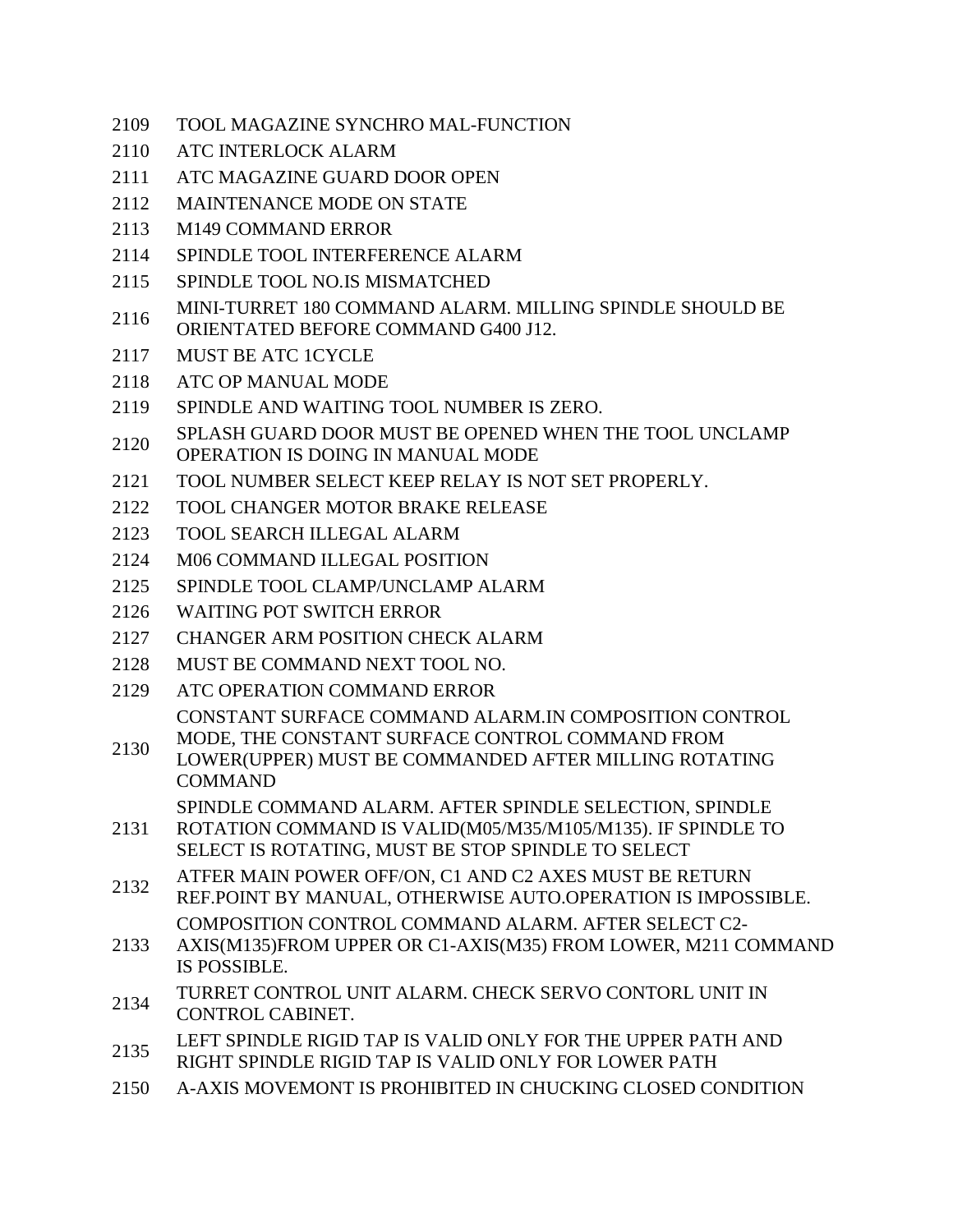| 2161 | SPINDLE WARM UP IS REQUESTED. PLEASE RUNNING ALL SPINDLES<br>MORE THAN 15 MINUETES UNDER 1,000RPM                                                                                                   |
|------|-----------------------------------------------------------------------------------------------------------------------------------------------------------------------------------------------------|
| 2162 | SPINDLE WARM UP IS COMPLETED                                                                                                                                                                        |
| 2165 | CHECK HOME POSITION OF EACH UNIT FOR PARTS CATCHER (STOPPER<br>ADV:X64.5, BODY RET:X64.6, BUCKET RET:X65.2, ARM RET:X65.4)                                                                          |
| 2166 | A-AXIS IS REF.POINT AND Z1,Z2-AIXS IS IN RIGHT POSITION REGION FROM<br>REF.POINT, M310/M311/M256 COMMAND CONDITION :A-AXIS IS REF. POINT<br>AND Z1 AND Z2 AXIS IS IN LEFT POSITION REGION FROM REF. |
| 2167 | CUTTING FEED COMMAND IS COMMANDED WHEN THE B-AXIS IS NOT<br><b>CLAMPED YET.</b>                                                                                                                     |
| 2168 | RETURN A-AXIS TO THE REFERENCE POINT FOR MOVING Z2-AXIS OR<br>COMMAND M217 TO RELEASE Z2 AXIS INTERLOCK.                                                                                            |
| 2169 | EXIN DATA READ ALARM.                                                                                                                                                                               |
| 2170 | IT IS NOT ABLE TO MOVE Z-AXIS WHEN WAITING POT IS NOT IN THEIR<br>HOME POSITION(WAITING POT UP AND HOME POSITION)                                                                                   |
| 2173 | LUBRICATION OIL LEVEL IS LOW.                                                                                                                                                                       |
| 2174 | TOUCH PROBE UNIT ALARM. BATTERY IS LOW OR SIGNAL LEVEL IS LOW.                                                                                                                                      |
| 2175 | TRANSFERRING WITH FEED FROM THE TURRET UNCLAMP CONDITION<br>WHICH IS IMPOSSIBLE.                                                                                                                    |
| 2176 | THIS COMMAND CANNOT BE PERFORMED. PLEASE PERFORM THE REF.<br>POSITION RETURN OF C1 & C2-AXIS BEFORE THIS COMMAND.                                                                                   |
| 2177 | TOOL SPINDLE OVERLOAD ALARM, PLEASE CHECK CUTTING CONDITION<br>IN PROGRAM.                                                                                                                          |
| 2178 | C-AXIS HIGH/LOW CLAMP OR UNCLAMP M-COMMAND CONDITION<br>ALARM. THE M88 OR M89, M90(M188 OR M189, M190) COMMAND OF THE<br>OTHER PATH IS VALID IN COMPOSITION CONTROL STATE.                          |
| 2179 | LOWER TURRET CAN NOT INDEX OR MOVE TO -Z2 DIRECTION IN<br>INTERFERENCE AREA WITH LEFT SPINDLE. PLEASE MOVE THE Z2-AXIS TO<br>THE RIGHT WHERE THE INTERFERENCE WITH LEFT SPINDLE IS NOT              |
| 2180 | X2-AXIS CAN NOT MOVE IN INTERFERENCE AREA WITH LEFT SPINDLE.<br>PLEASE MOVE THE Z2-AXIS TO THE RIGHT WHERE THE INTERFERENCE<br>WITH LEFT SPINDLE IS NOT EXIST.                                      |
| 2181 | KNOLL COOLANT SYSTEM ALARM@0A@                                                                                                                                                                      |
| 2182 | Y-AXIS & A-AXIS ARE IN INTERFERENCE AREA. PLEASE CHECK THE<br><b>INTERFERENCE AREA</b>                                                                                                              |
| 2185 | CHECK HOME POSITION OF EACH UNIT FOR PARTS CATCHER(STOPPER<br>ADV:X64.5, BODY RET:XX64.6, BUCKET RET:X65.2, ARM RET:X65.4@0A@)                                                                      |
| 2186 | WHEN PARTS UNLOADER IS OPERATIING BY M256 COMMAND, THE Z1, Z2-<br>AXIS CAN MOVE ONLY IN THE LEFT POSITION REGION FROM REF.POINT.                                                                    |
| 2187 | RIGHT SPINDLE ROTATION STATE. PLEASE SPINDLE STOP.                                                                                                                                                  |
| 2188 | PROGRAM START M FUNCTION ALARM. PLEASE CHECK M-CODE (M23)                                                                                                                                           |